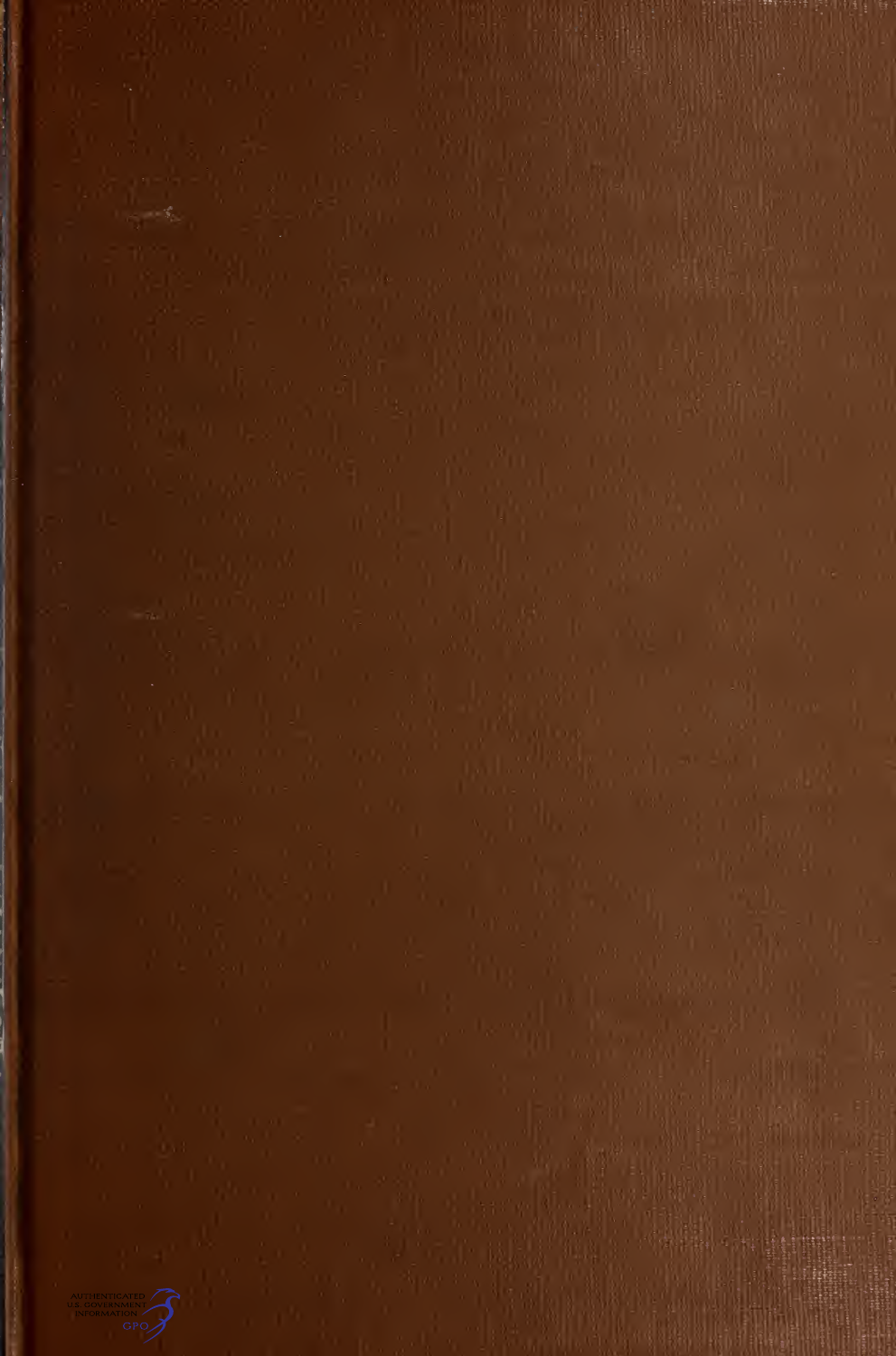$\mathcal{A} \in \mathcal{A}$  ,  $\mathcal{A} \in \mathcal{A}$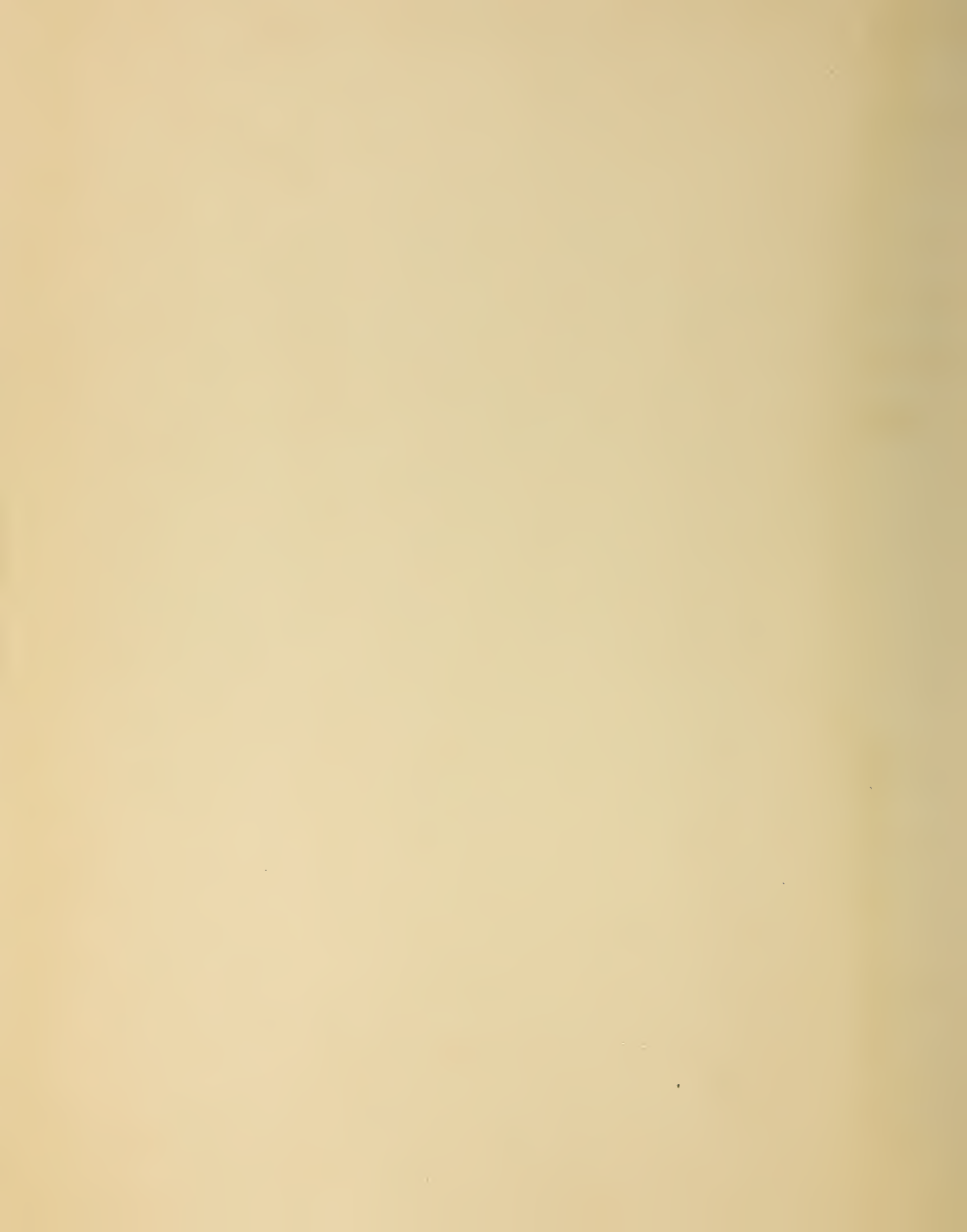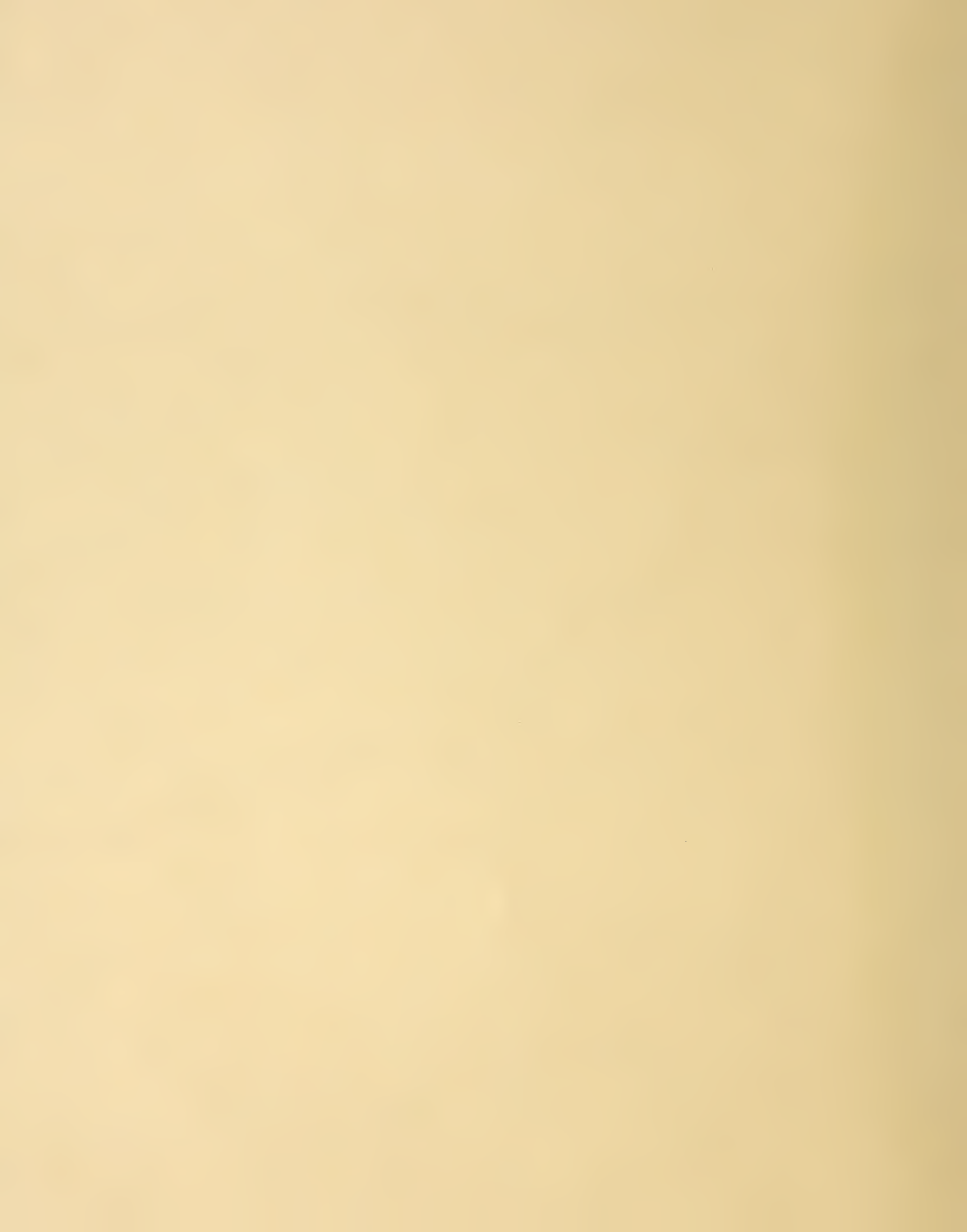

CONDUCTOR LOADING NOMOGRAPH

CONNECT V AND W WITH STRAIGHT EDGE AND READ T

Chart 1A. - Conductor loading nomograph, vertical, transverse, and conductor loads-pounds per linear foot of conductor<br>(Enlerged from fig. 16 of Discussion Handbook H39, NESC, pert 2)

*Note.*—This device provides a sufficiently precise graphic method of determining "conductor loading" values, except for certain conductors when used in the light-loading detrict. However, in determining permissible segs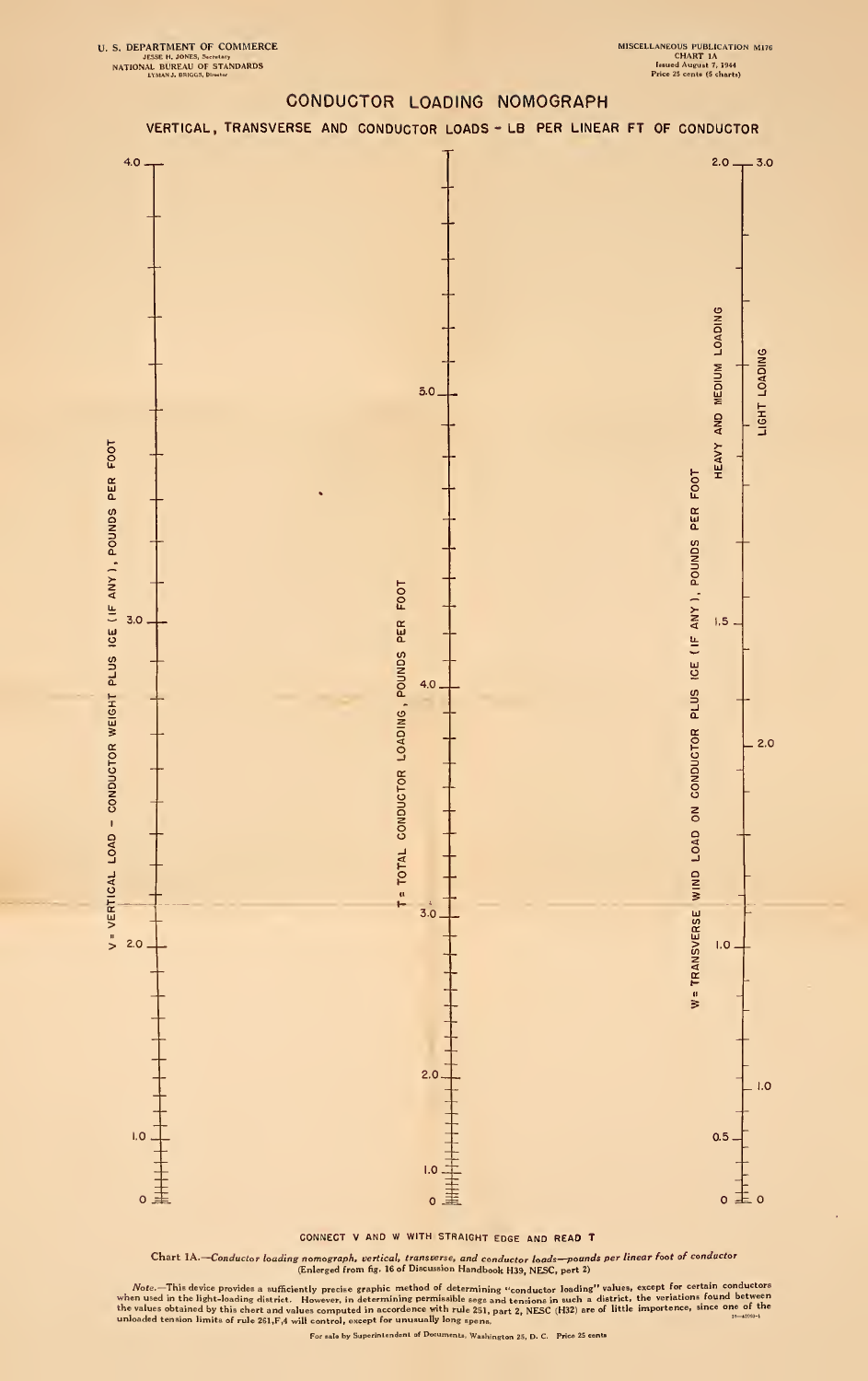**Contract Contract**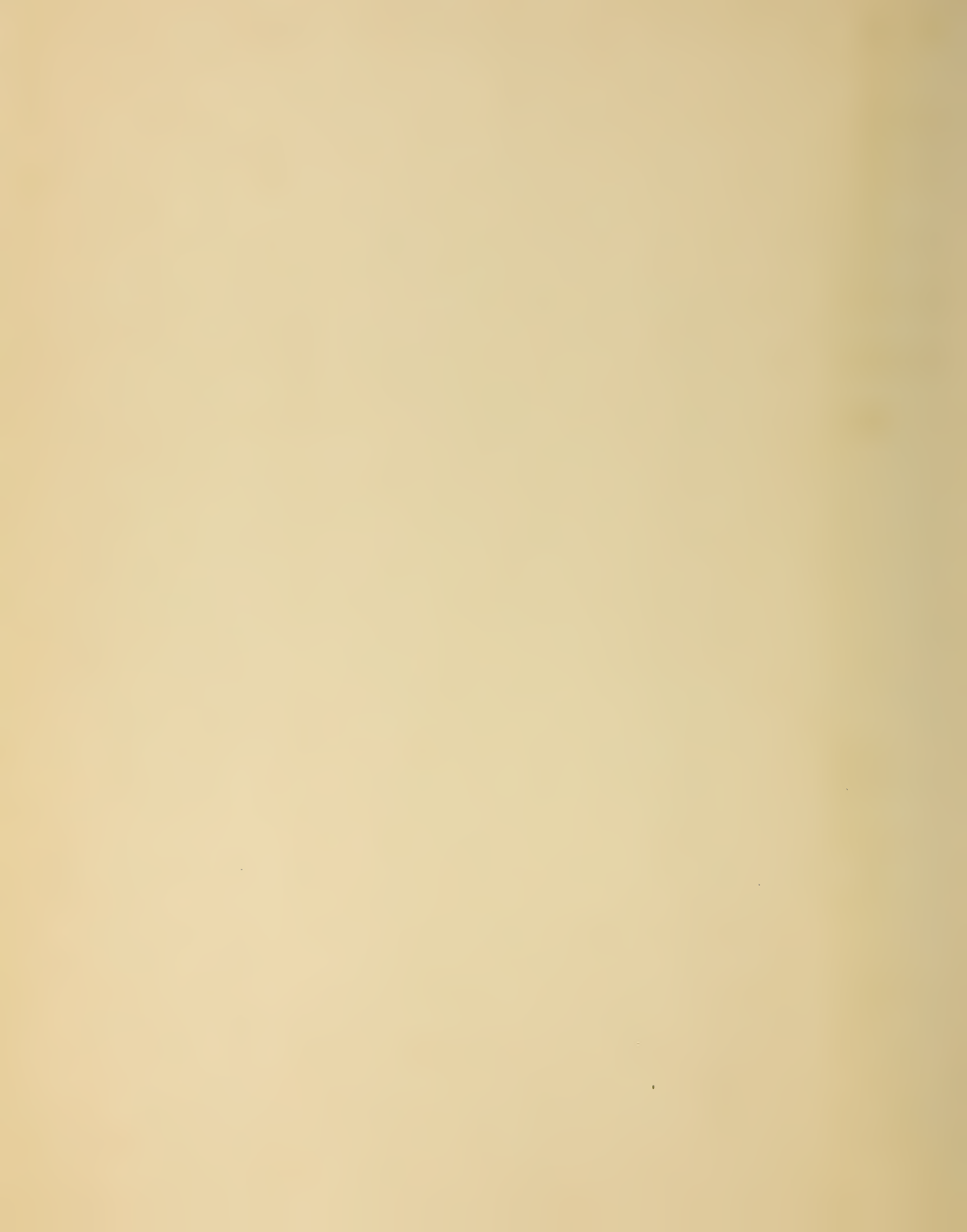

TICAL LOAD  $\overline{1}$ 

#### MISCELLANEOUS PUBLICATION M176 **CHART 1B**

# ING NOMOGRAPH LOADS - LB PER LINEAR FT OF CONDUCTOR

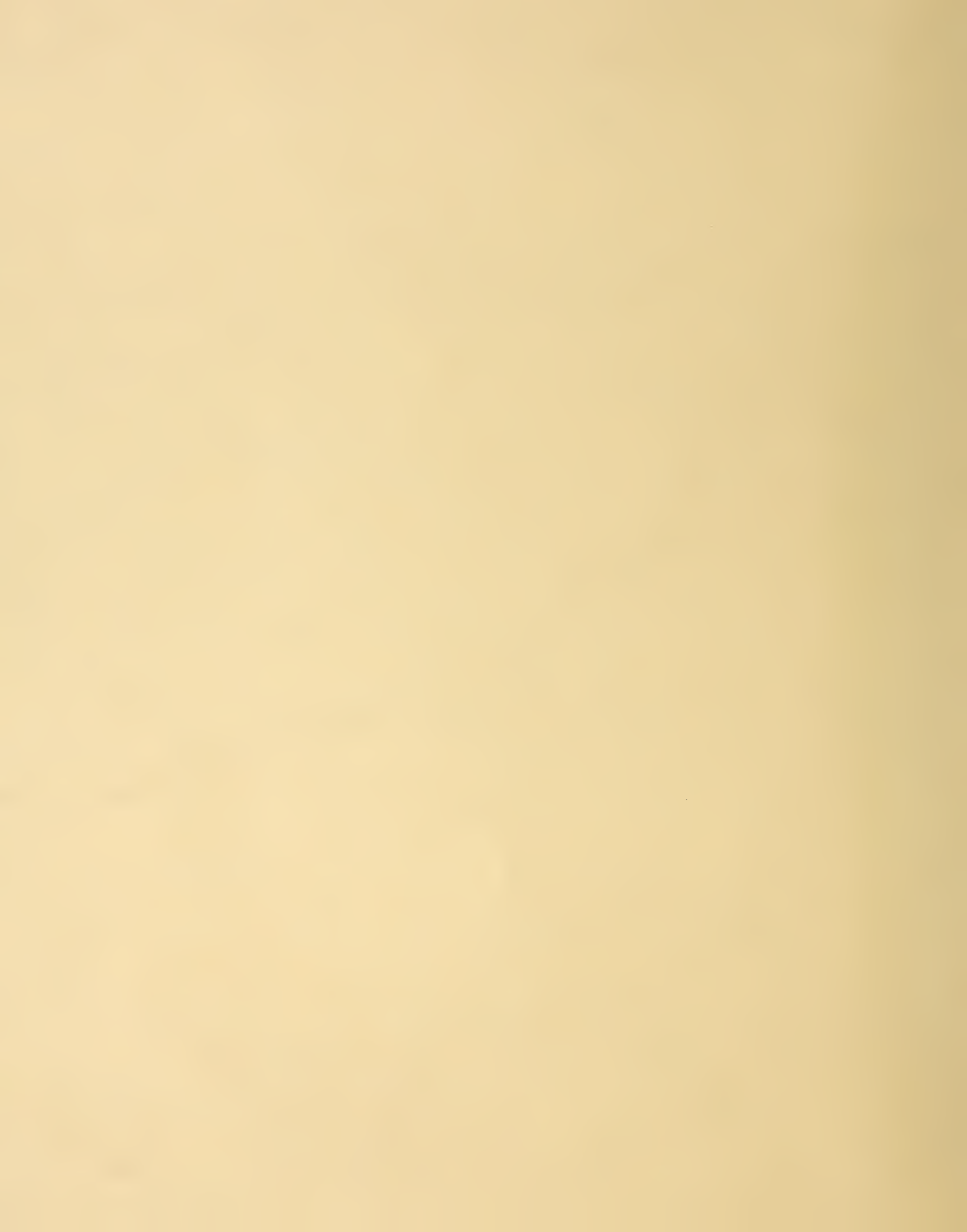U. S. DEPARTMENT OF COMMERCE<br>
SESSE R, JONES, Secretary<br>
NATIONAL BUREAU OF STANDARDS<br>
LYMAN J, DRIGGS, Director

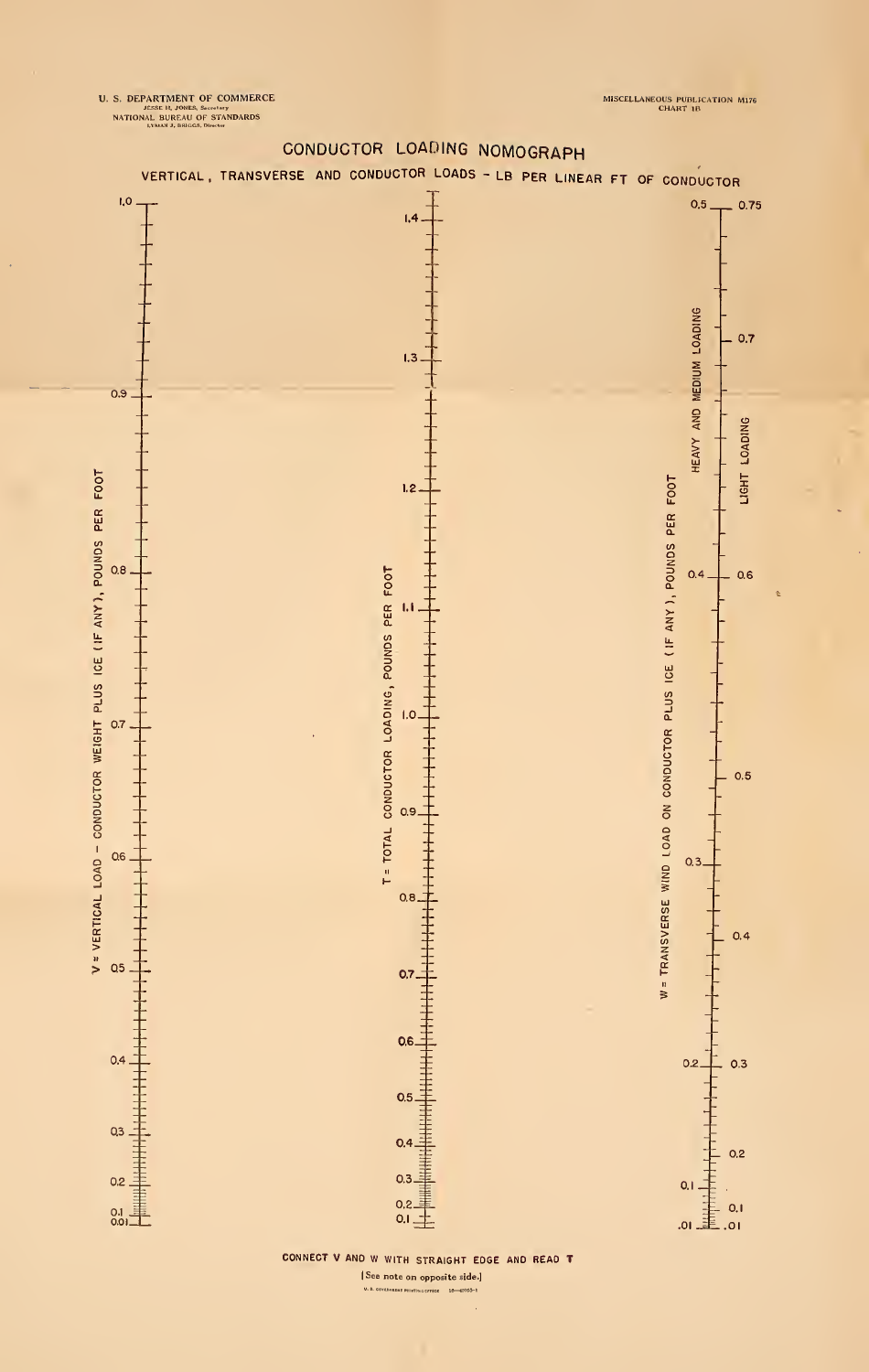$\label{eq:2} \mathcal{L}(\mathcal{L}) = \mathcal{L}(\mathcal{L}) = \mathcal{L}(\mathcal{L})$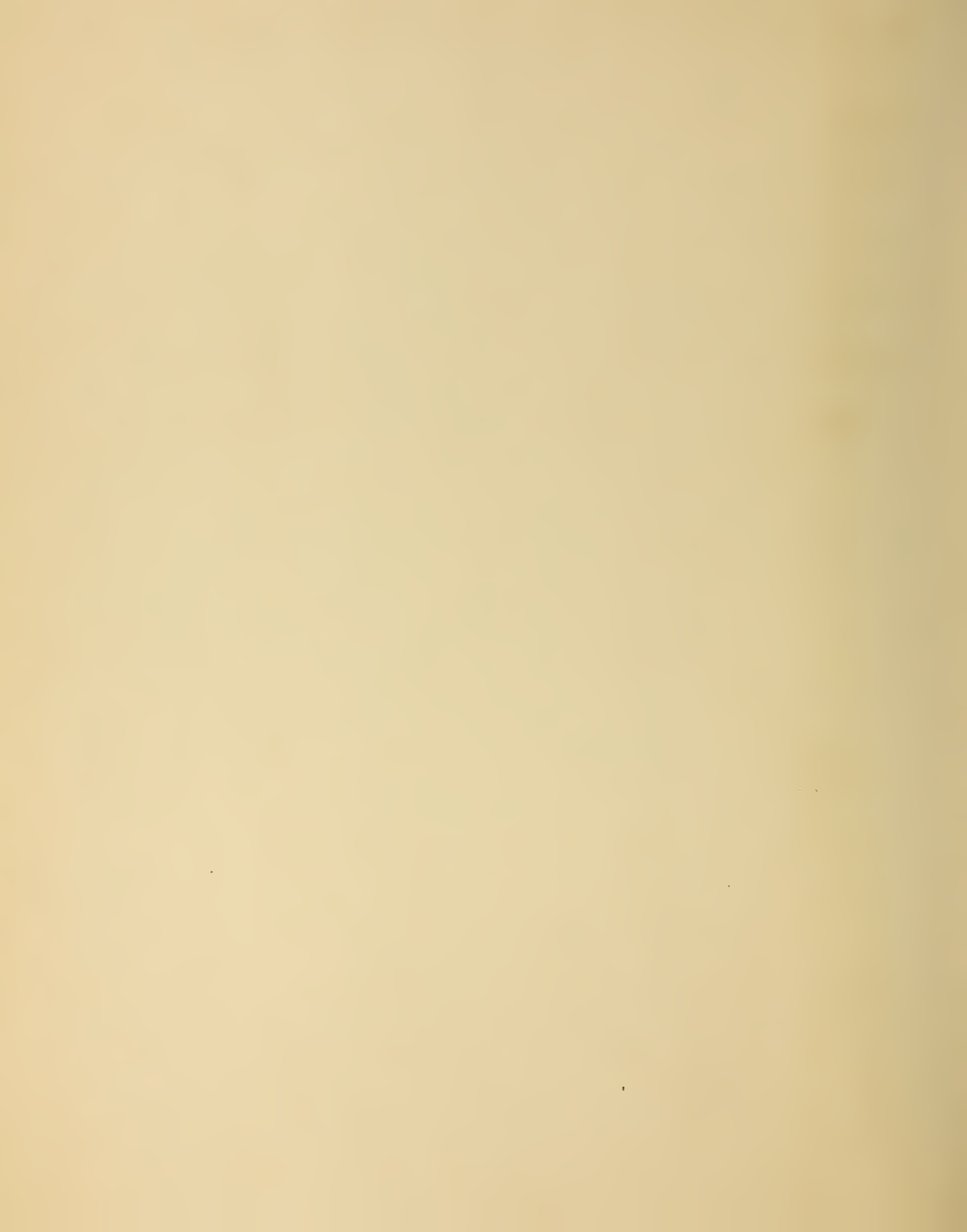$\epsilon$ 

de la companya de la companya de

**Controller State** 

 $\mathbf{r}$ 

 $\mathbb{R}^3$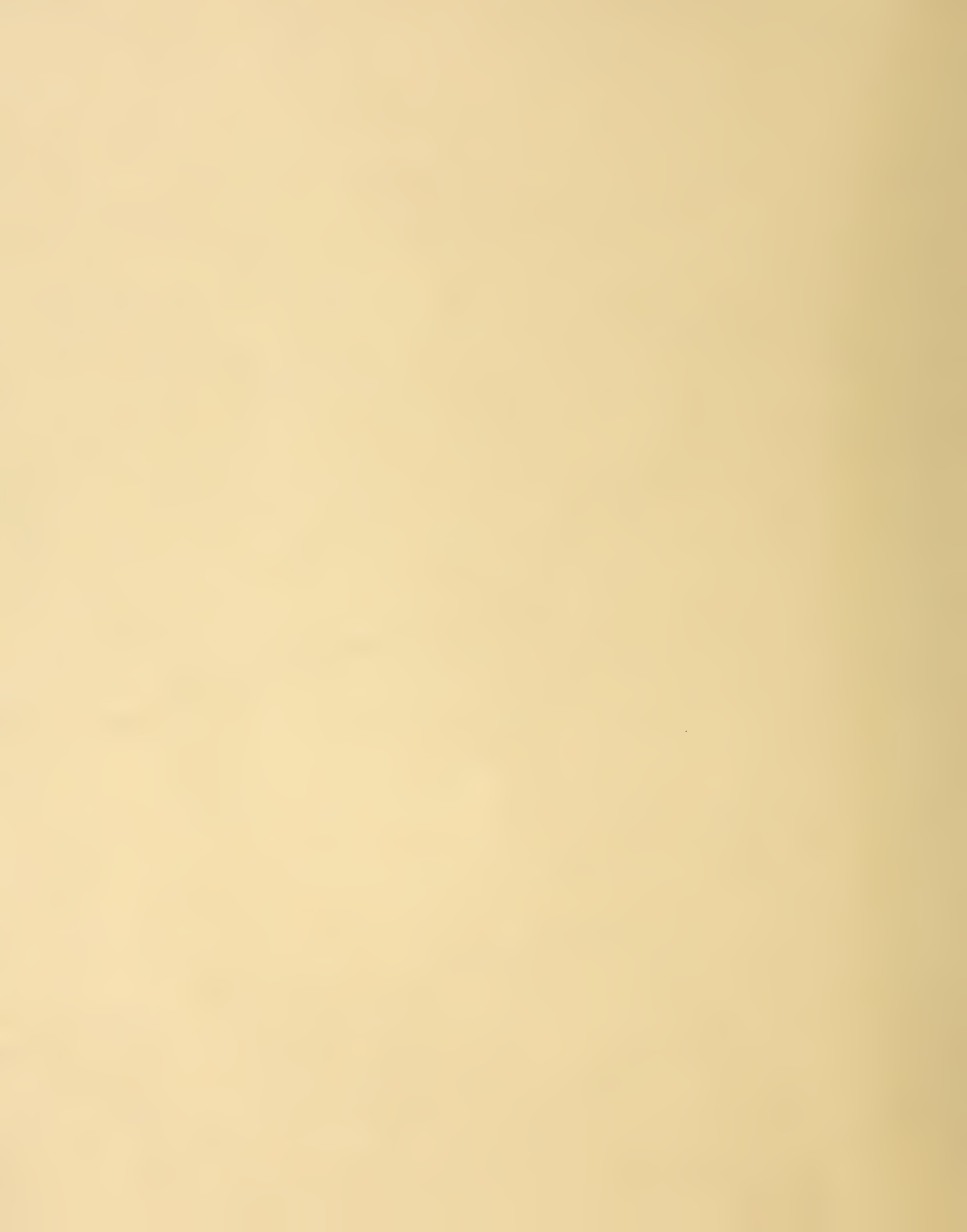MISCELLANEOUS PUBLICATION MI76<br>CHART 2A

U. S. OEPARTMENT OF COMMERCE JESSE H. JONES, Secretary NATIONAL BUREAU OF STANDARDS



## BENDING MOMENT DUE TO WIND PRESSURE ON POLE

 $K = 2T + G$  where the circumference at pole top, in inches and  $G =$  circumference at ground line, in inches. H = HEIGHT OF POLE ABOVE GROUND LINE . IN FEET.

 $M_1$  = MOMENT AT GROUND LINE FOR HEAVY AND MEDIUM LOADING, IN POUND-FEET.

 $M_2$  = MOMENT AT GROUND LINE FOR LIGHT LOADING, IN POUND-FEET.

LAY STRAIGHTEDGE ACRDSS CHART FROM K TO H AND READ BENDING MOMENT AT  $M_1$  OR  $M_2$ 

Chart 2A. Bending moment due to wind pressure on pole (Enlarged from fig. 19 of Oiscussion Handbook H39, NESC, part 2)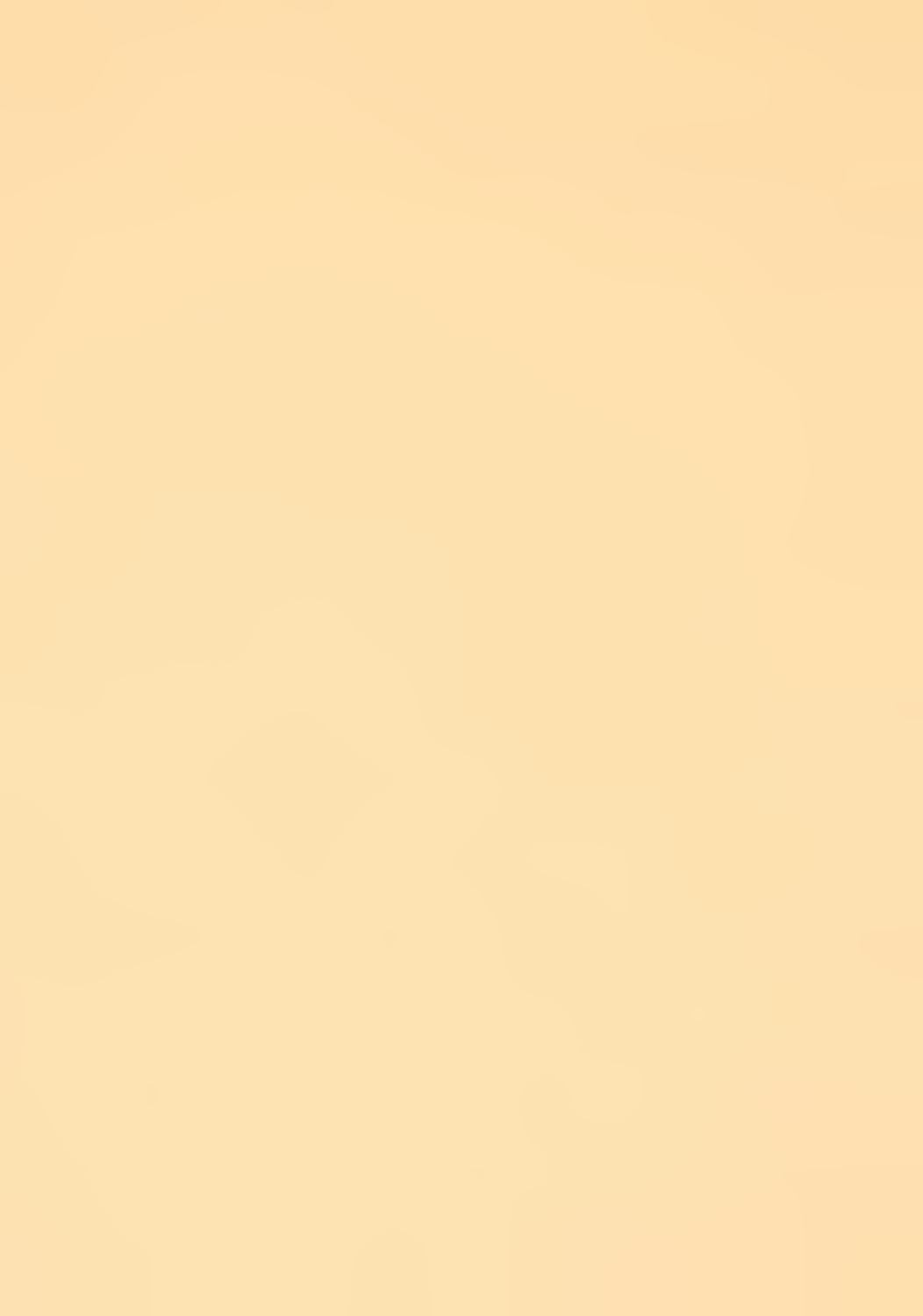U. S. DEPARTMENT OF COMMERCE MISCELLANEOUS PUBLICATION M176 NATIONAL BUREAU OF STANDARDS

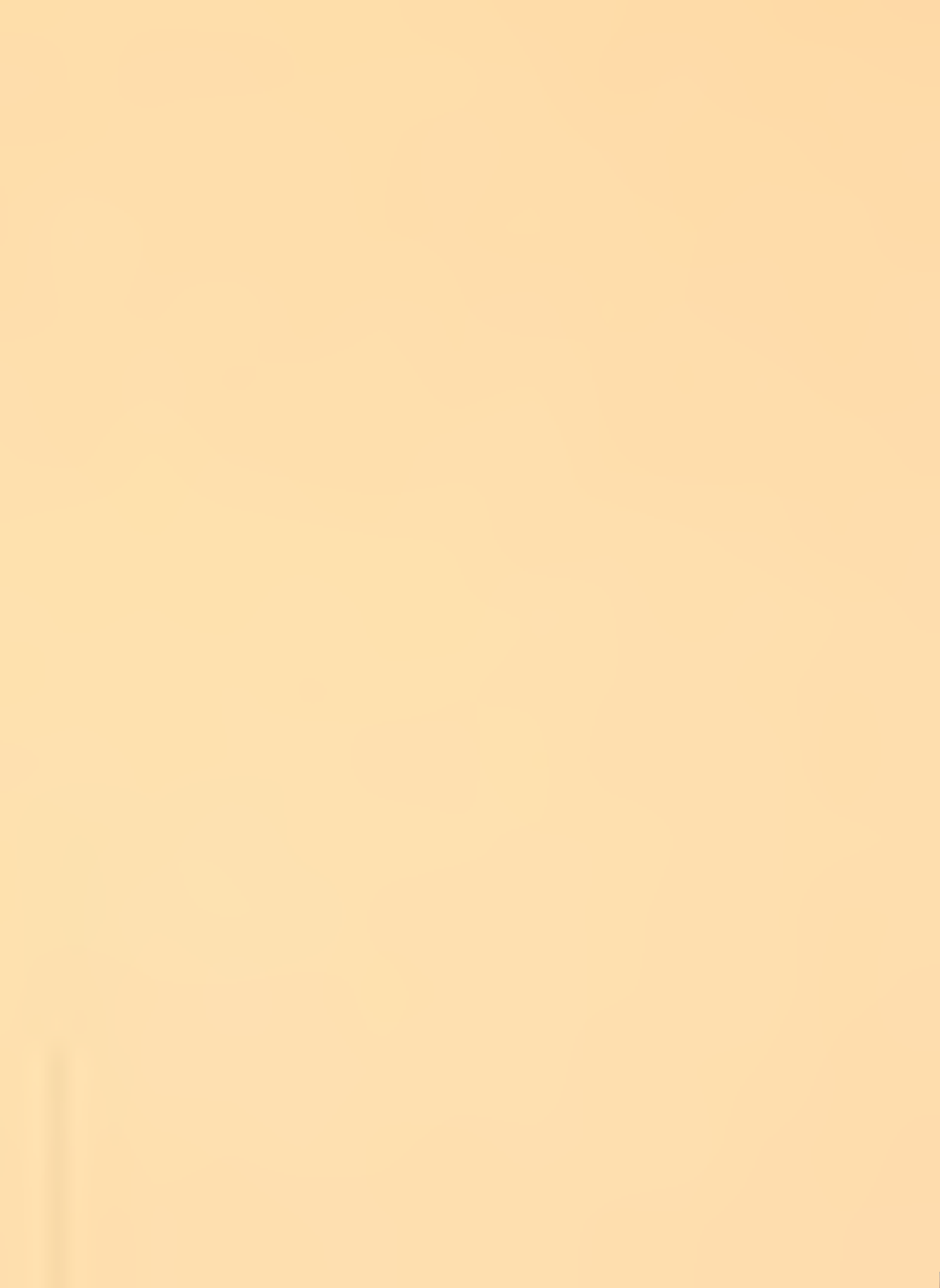MISCELLANEOUS PUBLICATION MITH

**U. S. DEPARTMENT OF COMMERCE** JESSE H. JONES, Secretary<br>NATIONAL BUREAU OF STANDARDS

### CATENARY CURVE



Chart  $3 - \text{Cajenary curve}$ (Enlarged from fig. 18 of Discussion Handbook H39, NESC, part 2) U. S. GOVERNMENT PHIRTIES CYFICE 10-40993-1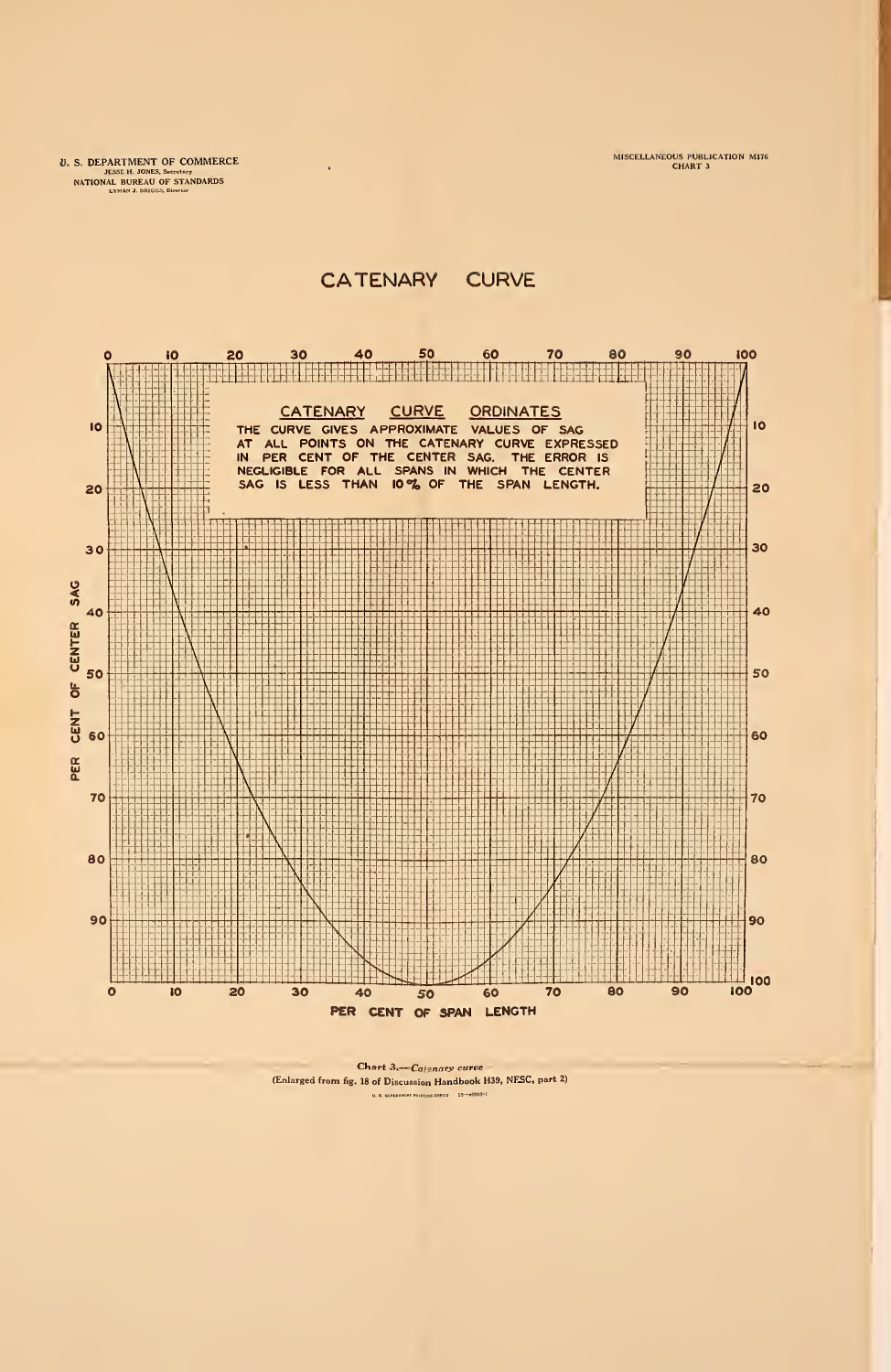| $GUIDE - CHART FOR$                                                                                                                                                                                                              |                                                                                                                                |                                                                                                                                                                                            |                                                                                                                                          |  |  |  |
|----------------------------------------------------------------------------------------------------------------------------------------------------------------------------------------------------------------------------------|--------------------------------------------------------------------------------------------------------------------------------|--------------------------------------------------------------------------------------------------------------------------------------------------------------------------------------------|------------------------------------------------------------------------------------------------------------------------------------------|--|--|--|
| CARBON-BRUSH TERMINALS (ELECTRIC)<br>ALL DIMENSIONS IN INCHES                                                                                                                                                                    |                                                                                                                                |                                                                                                                                                                                            |                                                                                                                                          |  |  |  |
| INTEGRAL HORSEPOWER OR INDUSTRIAL BRUSH SHUNT TERMINALS                                                                                                                                                                          |                                                                                                                                |                                                                                                                                                                                            |                                                                                                                                          |  |  |  |
| GENERAL PURPOSE                                                                                                                                                                                                                  |                                                                                                                                | HEAVY CURRENT                                                                                                                                                                              |                                                                                                                                          |  |  |  |
| STRAIGHT COLLAR<br>FLAG TYPE                                                                                                                                                                                                     |                                                                                                                                | CUT TYPE                                                                                                                                                                                   | PRESSED TUBE TYPE                                                                                                                        |  |  |  |
| $C -$<br>$\leftarrow$ $\leftarrow$<br>B<br>B                                                                                                                                                                                     |                                                                                                                                | В                                                                                                                                                                                          | $C \rightarrow \frac{1}{2}$ of B<br>B                                                                                                    |  |  |  |
| B<br>C<br>NO.<br>A<br>NO.<br>3/8<br>5/32<br>7/16<br>2.1<br>1.1 <sub>1</sub><br>3/8<br>7/32<br>7/16<br>2.2<br>1.2<br>$\frac{1}{2}$<br>$^{1}/2$<br>2.3<br>7/32<br>1.3<br>$^{13}/16$<br>5/8<br>9,32<br>1.4<br>OPTIONAL HOLE OR SLOT | $\subset$<br>B<br>$\mathsf{A}$<br>5/32<br>3/8<br>5/8<br>13/16<br>1/2<br>7/32<br>9/16<br>15/16<br>9/32<br>OPTIONAL HOLE OR SLOT | NO.<br>B<br>$\mathsf{A}$<br>C<br>$^{9/16}$<br>7/32<br>1'8<br>3.1<br>9/32<br>9/16<br>3.2<br>$1'$ /8<br>$1^{1}/32$<br>1/16<br>$1'$ /8<br>3.3<br>13/32<br>13/16<br>$1'$ 8<br>3.4<br>SLOT ONLY | $\subset$<br>NO.<br>$\mathsf{A}$<br>B<br>9/32<br>$^{9}$ /16<br>4.1<br>1/32<br>5/8<br>4.2<br>13/32<br>3/4<br>4.3<br>OPTIONAL HOLE OR SLOT |  |  |  |
| FRACTIONAL HORSEPOWER BRUSH SHUNT TERMINALS BOX TYPE HOLDER                                                                                                                                                                      |                                                                                                                                |                                                                                                                                                                                            |                                                                                                                                          |  |  |  |
| FLAG TYPE                                                                                                                                                                                                                        |                                                                                                                                | STRAIGHT<br>COLLAR                                                                                                                                                                         |                                                                                                                                          |  |  |  |
| NO.<br>5.1<br>5.2<br>OPTIONAL HOLE OR SLOT                                                                                                                                                                                       | $\mathsf{C}$<br>$\beta$<br>$\mathsf{A}$<br>$\frac{1}{4}$<br>$\frac{1}{4}$<br>$\frac{1}{8}$<br>9/32<br>5/16<br>5/32             | c<br>NO.<br>6.1<br>6.2<br>OPTIONAL HOLE OR SLOT                                                                                                                                            | $\mathsf{C}$<br>B<br>$\mathsf{A}$<br>$\frac{1}{2}$<br>$\frac{1}{4}$<br>''ש<br>$\frac{1}{2}$<br>$\frac{5}{32}$<br>$\frac{9}{32}$          |  |  |  |
| TOLERANCES: FOR SHUNT TERMINALS LENGTH AND WIDTH PLUS OR MINUS V32                                                                                                                                                               |                                                                                                                                |                                                                                                                                                                                            |                                                                                                                                          |  |  |  |

| FRACTIONAL HORSEPOWER BRUSH TERMINALS - CARTRIDGE TYPE HOLDERS                                                                                                                                                                               |                                                                                                                                                                                                          |                                                                                                                                                                                                                                                                                                                                                                                                                                                                                                                                                                                                                                     |                                                                                                                                                                                                                                                                                                             |                                                                                                                                                                                                                     |  |
|----------------------------------------------------------------------------------------------------------------------------------------------------------------------------------------------------------------------------------------------|----------------------------------------------------------------------------------------------------------------------------------------------------------------------------------------------------------|-------------------------------------------------------------------------------------------------------------------------------------------------------------------------------------------------------------------------------------------------------------------------------------------------------------------------------------------------------------------------------------------------------------------------------------------------------------------------------------------------------------------------------------------------------------------------------------------------------------------------------------|-------------------------------------------------------------------------------------------------------------------------------------------------------------------------------------------------------------------------------------------------------------------------------------------------------------|---------------------------------------------------------------------------------------------------------------------------------------------------------------------------------------------------------------------|--|
| STAMPED ROUND DISCS                                                                                                                                                                                                                          |                                                                                                                                                                                                          | ROUND CAPS<br>TURNED BRASS ROUND BUTTONS                                                                                                                                                                                                                                                                                                                                                                                                                                                                                                                                                                                            |                                                                                                                                                                                                                                                                                                             |                                                                                                                                                                                                                     |  |
| NO EARS                                                                                                                                                                                                                                      | FLAT EARS                                                                                                                                                                                                | STAMPED BENT EARS                                                                                                                                                                                                                                                                                                                                                                                                                                                                                                                                                                                                                   | WITH NECK                                                                                                                                                                                                                                                                                                   | <b>WITH NECK &amp; NIPPLE</b>                                                                                                                                                                                       |  |
| $\vdash$ A $\lnot$<br>$\bigcirc$                                                                                                                                                                                                             | $B \uparrow$                                                                                                                                                                                             | $+ B2$<br>$\mathbb{L} \textcircled{\tiny{\#}}$<br>$\begin{picture}(20,5) \put(0,0){\line(1,0){155}} \put(15,0){\line(1,0){155}} \put(15,0){\line(1,0){155}} \put(15,0){\line(1,0){155}} \put(15,0){\line(1,0){155}} \put(15,0){\line(1,0){155}} \put(15,0){\line(1,0){155}} \put(15,0){\line(1,0){155}} \put(15,0){\line(1,0){155}} \put(15,0){\line(1,0){155}} \put(15,0){\line(1,0){155}} \put$<br>B'                                                                                                                                                                                                                             | $(\circ)$ $A'$<br>B21                                                                                                                                                                                                                                                                                       |                                                                                                                                                                                                                     |  |
| NO. A B C<br>$7.1^{3/16}$ /8 $\sqrt{16}$<br>$7.2$ $/4$ $\frac{3}{16}$ $\frac{1}{16}$<br>$7.3$ $5/16$ $7/32$ $1/16$<br>$7.4$ $3/8$ $9/32$ $16$<br>7.5 $7/16$ $5/16$ $3/32$<br>$7.6$ $9/16$ $7/16$ $1/8$<br>$7.7 \frac{3}{4}$ /2 $\frac{1}{8}$ | $NO. A' A^2 B C$<br>8.1 $5/16$ $7/32$ $5/32$ $2^3/64$<br>$82^{3/8}$ $\frac{9}{32}$ $\frac{5}{32}$ $\frac{3}{64}$<br>$8.3\frac{7}{16}$ $\frac{5}{16}$ $\frac{7}{32}$ $\frac{19}{32}$<br>8.45/81/29/321/16 | NO. A $B' B^2 C D$<br>$9.1\frac{1}{4}$ $3/16$ $7/32$ $.175$ $3/16$<br>$9.2^{1/4}$ $3/16$ $7/32$ $.085$ $3/16$<br>$9.3$ $\frac{5}{16}$ $\frac{3}{16}$ $\frac{9}{32}$ $\frac{1}{15}$ $\frac{1}{4}$<br>$9.4$ $5/16$ $3/16$ $7/32$ $.085$ $74$<br>$9.5$ $3/8$ $3/16$ $9/32$ $115$ $1/4$<br>$9.6 \frac{3}{8}$ $\frac{3}{16}$ $\frac{9}{32}$ $\frac{0.85}{14}$<br>$9.7 \frac{1}{2} \frac{1}{32} \frac{7}{6}$ . 240 $\frac{5}{16}$<br>$9.8$ $\frac{9}{16}$ $\frac{11}{32}$ $\frac{7}{16}$ $\cdot 240$ $\frac{5}{16}$<br>$9.9.$ $\frac{1}{16}$ $\frac{7}{16}$ $\frac{1}{2}$ $.350$ $\frac{5}{16}$<br>$9.10$ $1/8$ $13/16$ $3/32$ 350 $7/16$ | NO. $A' A^2 B' B^2$<br>$10.1^{7}/32^{5}/32^{3}/32^{3}/64$<br>$10.2\frac{1}{4}$ $3/16$ $3/32$ $3/64$<br>$10.3\frac{9}{32}\frac{7}{32}\frac{1}{8}$<br>$10.4^{1/32}$ $\frac{9}{32}$ $\frac{1}{8}$ $\frac{1}{16}$<br>$10.5'/2$ $1/32'/8$ /16<br>$10.6\frac{9}{16}$ $\frac{13}{32}$ $\frac{1}{8}$ $\frac{1}{16}$ | NO. A' $A^2$ $A^3$ $B'$ $B^2$ $B^3$<br>11.1 5/16 1/32 3/32 3/16 3/64 3/32<br>11.2 $1/32 / 4 3/32 3/16 3/64 3/32$<br>$11.3$ $\frac{3}{8}$ $\frac{9}{32}$ $\frac{3}{32}$ $\frac{3}{16}$ $\frac{3}{64}$ $\frac{3}{32}$ |  |
| TOLERANCES: FOR DISCS, CAPS AND BUTTONS ALL DIMENSIONS PLUS 0.000 MINUS 0.008                                                                                                                                                                |                                                                                                                                                                                                          |                                                                                                                                                                                                                                                                                                                                                                                                                                                                                                                                                                                                                                     |                                                                                                                                                                                                                                                                                                             |                                                                                                                                                                                                                     |  |

Enlargement of chart printed in Simplified Practice Recommendation R210 45, Carbon Brush Terminals (Electric), Effective July 15, 1945, and available also from the Superintendent of Documents<br>at 5 cents a copy, For sale by Superintendent of Documenta, U.S. Government Printing Office, Washington 25, D.C. + Price 5 centa  $1000^{\rm h}$  at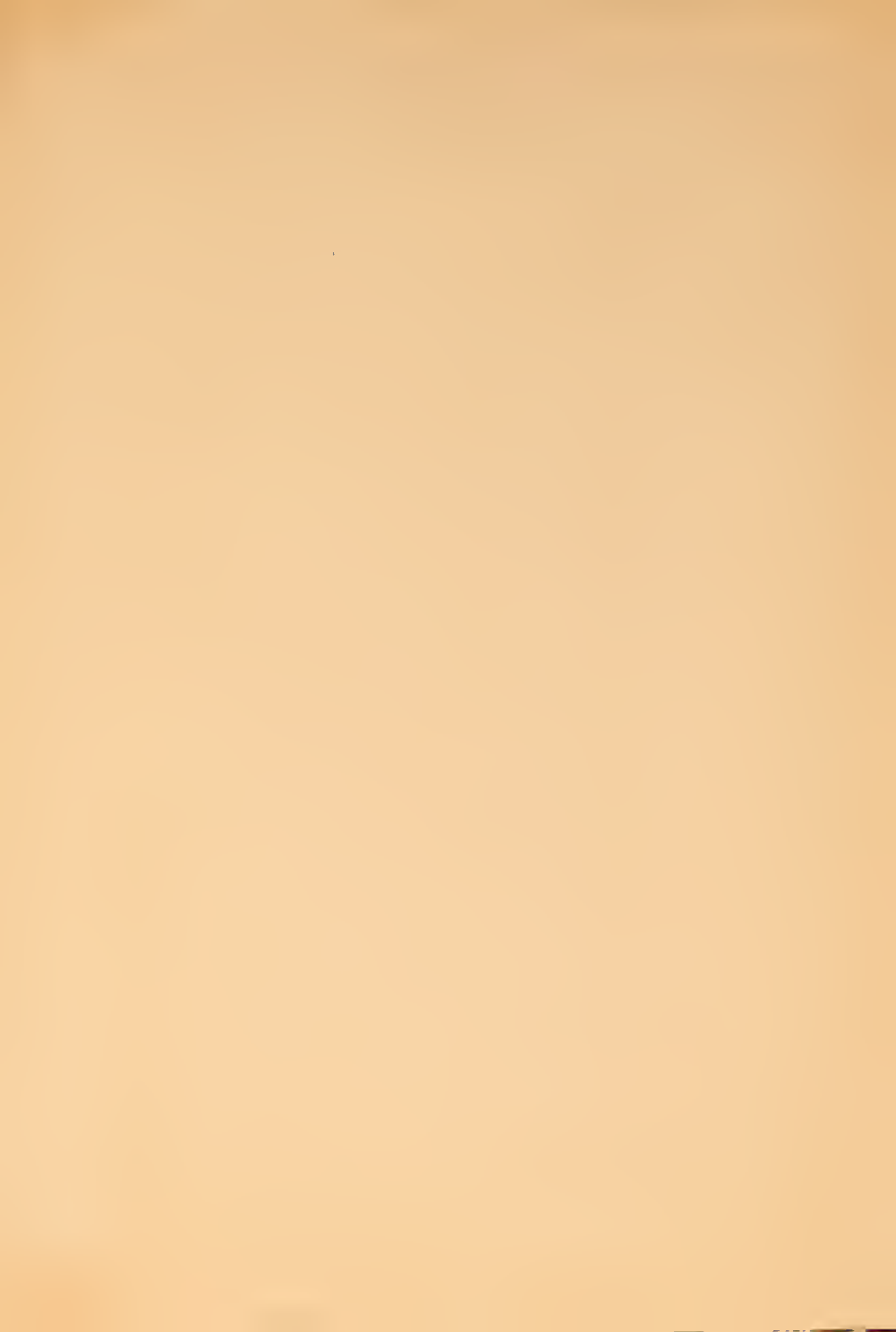$\mathcal{L}_{\text{max}}$  , and  $\mathcal{L}_{\text{max}}$  , and

a na matang